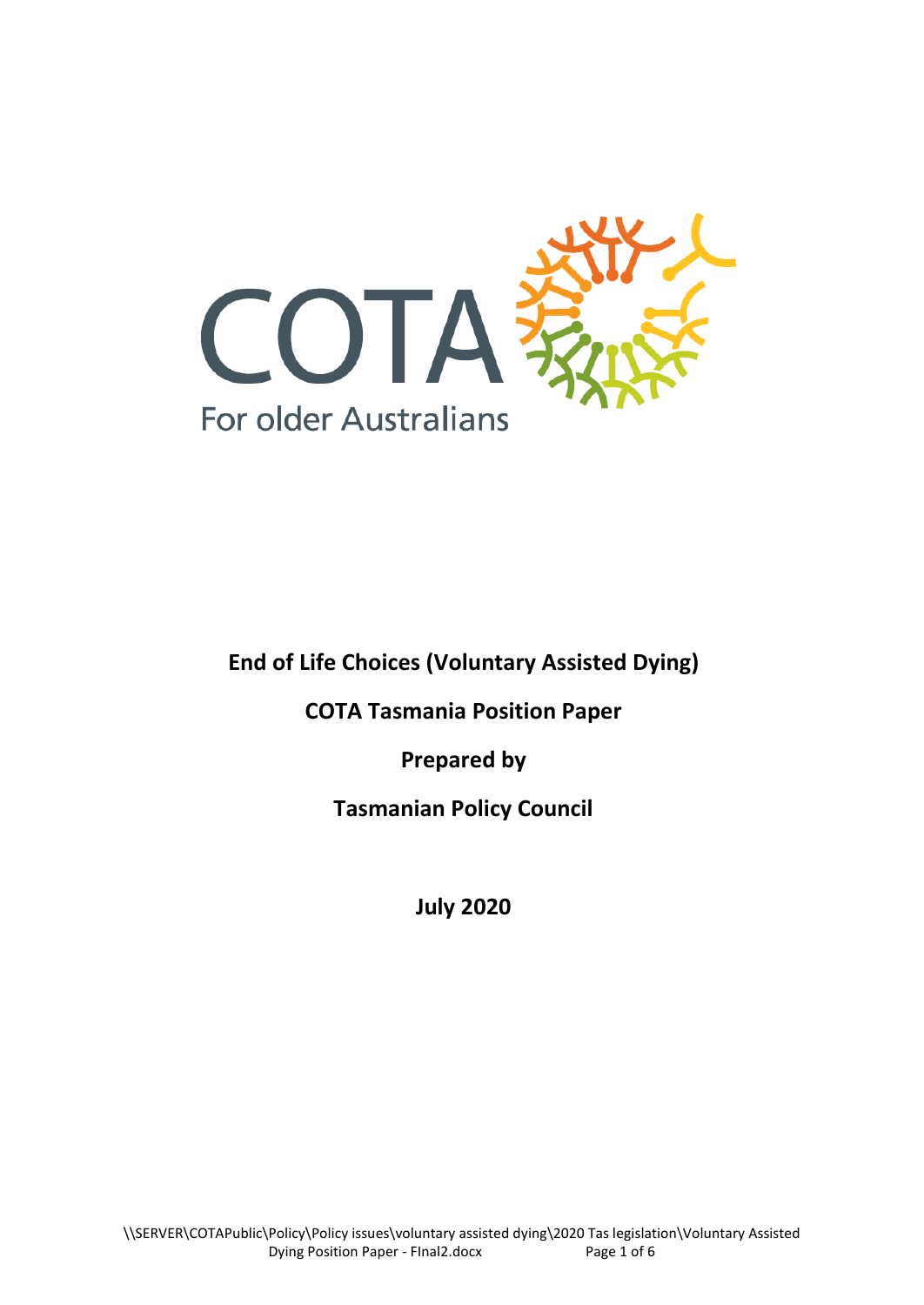#### **Proposed COTA Tasmania Position on End of Life Choices (Voluntary Assisted Dying)**

The Tasmanian Policy Council propose that COTA Tasmania adopt the following formal position with respect to End of Life Choices (Voluntary Assisted Dying) in Tasmania:

- 1. Support end of life choices for Tasmanian residents over the age of 18, remembering that where choice relates to Voluntary Assisted Dying (VAD) it is initiated by the person facing death and not by a third party.
- 2. That the framework adopted in Tasmania ensures that there is no ability for a person facing death to be coerced into choosing VAD in order to protect those facing death from elder abuse.
- 3. Support the tabling of *End of Life Choices (Voluntary Assisted Dying) Bill 2020* which provides for choice at the end of one's life.
- 4. Recognise the need for appropriate resourcing if the Bill is supported by Parliament, and for those medical practitioners who become involved in providing voluntary assisted dying services be appropriately trained. This will be a particular issue in rural and regional Tasmania.
- 5. Ensure that the provisions of the Bill for the prescription, dispensing, administration, possession and regulatory oversight of the substances used to give effect to voluntary assisted dying are harmonious with existing legislation for the provision and handling of scheduled substances in Tasmania.
- 6. Seek that Government create and manage a list of medical practitioners who are able to support a person facing death on their voluntary assisted dying journey, and that objecting medical practitioners be required to advise a patient seeking voluntary assisted dying of the presence of this list. Objecting medical practitioners should not compelled to provide a list of alternative medical practitioners.
- 7. Request Government to ensure effective palliative care services are available to all Tasmanians, particularly those in rural and regional Tasmania.
- 8. Highlight that this Bill is not seeking to introduce an alternative to palliative care, rather the provisions of the Bill provide an adjunct to palliative care for those who find palliative care is not providing the expected respite from physical and/or mental suffering.
- 9. Having choice at the end of one's life is particularly important where a person facing death is seeking an alternative to palliative sedation.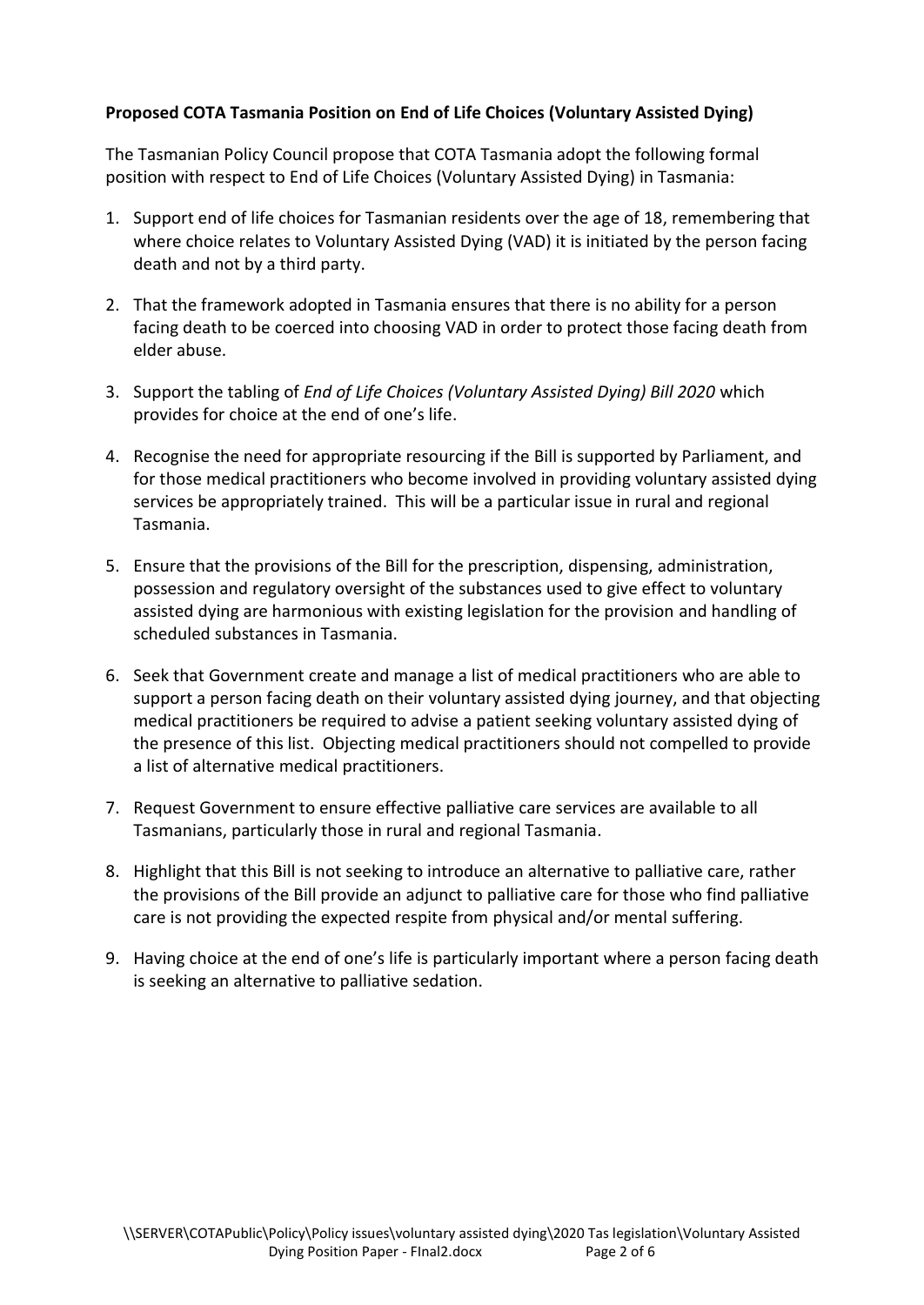### **Voluntary Assisted Dying Definition**

For its purposes the TPC has adopted the following definition of Voluntary Assisted Dying:

*The self-administration by a competent person, or in the case of a person unable to self administer and still having competency, administration by a medical practitioner with the person's informed consent, of a lethal dose of medication which has the intent of relieving pain and suffering by hastening death for that person.* 

### **Introduction**

In preparing this paper the Tasmanian Policy Council has considered the issue of voluntary assisted dying at length, and have actively considered the widely varying views of Council members throughout the process.

TPC has had presentations from a number of persons on this and related issues. In particular we have had presentations from Madeleine Ogilvie on Advance Care Directives, Dying With Dignity Tasmania and Mike Gaffney provided a presentation on his proposed Private members Bill.

The TPC have also considered a number of reports into voluntary assisted dying, notably those prepared by the Parliaments of:

- Victoria, which introduced voluntary assisted dying in June 2019;
- Western Australia, where both houses of Parliament passed that state's voluntary assisted dying legislation in December 2019; and
- Queensland, which in March 2020 recommended that legislation in support of voluntary assisted dying be drafted.

In each of these states support for voluntary assisted dying has been conditional on the provision of extensive safeguards, eligibility criteria and oversight to ensure protections against misuse. The framework adopted in the summary report to the Queensland Parliament on voluntary assisted dying has been used as a basis for this paper as it largely reflects the way TPC has considered its position.

Within Tasmania the issue of voluntary assisted dying has been under consideration for many years and Bills have been unsuccessfully presented to Parliament on at least two occasions. Over the last 6 to 9 months Mike Gaffney, MLC, has developed the *End of Life Choices (Voluntary Assisted Dying) Bill 2020*. It is likely this Bill will be presented to Parliament during 2020 or early in 2021.

As TPC has been considering this issue for a considerable period of time we consider it is relevant to now propose to the Board a position for COTA Tasmania to adopt in relation to this Bill given the impact it will likely have on those who COTA Tasmania seek to represent, and the wide variety of views of that cohort of Tasmanian residents.

Despite having access to palliative care or some kind of other support, people in Tasmania who have the competency to make decisions about the end of their own life, and either have a life-limiting illness or are suffering from a neurodegenerative condition and are seeking relief from prolonged suffering and discomfort, are currently restrained in the choices they have available.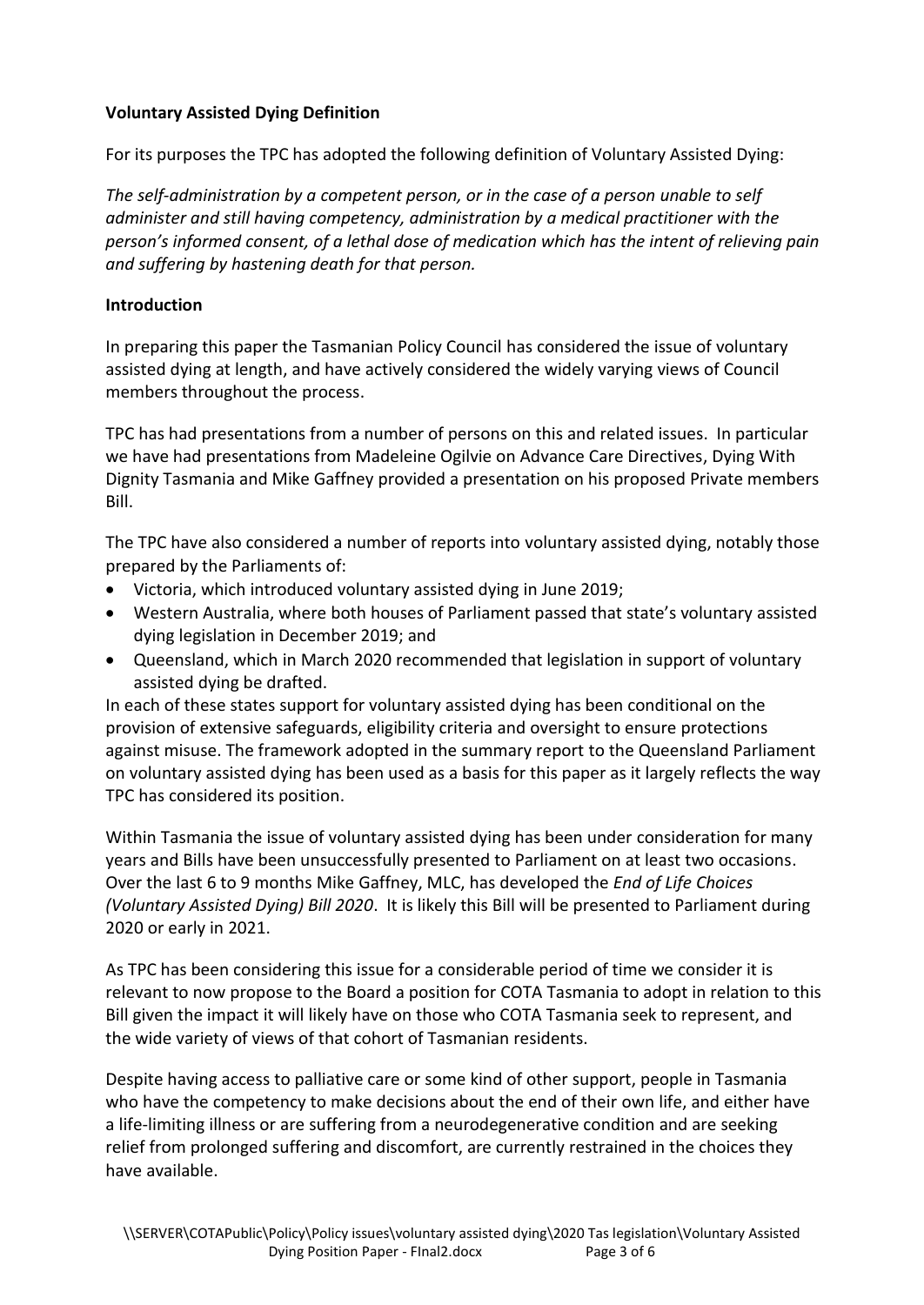Although modern medicine recognises the principle of patient autonomy, the options available to patients facing the end of their life are limited and include:

- refusal of medical treatment;
- refusal of food and/or hydration;
- palliative sedation; and
- suicide.

These options are further constrained by restrictions on what medical practitioners can legally provide to their patients.

In addition to the actions proceeding in a number of Australian jurisdictions, the New Zealand Parliament's Justice Committee reported in April 2019 on the *End of Life Choices Bill* **2015**, which was introduced as a private member's Bill in October 2015. This Bill was passed by the New Zealand Parliament in November 2019. At their general election in 2020, the New Zealand people will be asked to vote in a referendum on the introduction of these voluntary assisted dying laws.

Outside of Australia and New Zealand, voluntary assisted dying, sometimes referred to as 'euthanasia' or 'medical assistance in dying', is lawful in a number of other countries including Luxembourg, the Netherlands, Belgium, Canada and in several states of the United States of America.

### **Issues Considered by TPC**

Within the community there are a broad range of views both in support of voluntary assisted dying and against. These views are diverse and polarised. TPC has discussed these views, which are summarised below, and this discussion has framed our proposed position to COTA Tasmania.

Reviewing the recent enquires undertaken by the Parliaments mentioned earlier the most frequent views offered in support of voluntary assisted dying are:

- giving an individual choice and the right to self-determination at the end of their life can provide them with a longer and more satisfactory life;
- were pain and suffering cannot be relieved by palliative care, voluntary assisted dying provides an important alternative;
- voluntary assisted dying would provide dignity for the patient and less distress for their loved ones;
- as it is voluntary, the moral position of others should not prohibit access for those who seek to end their life voluntarily due to a terminal or debilitating illness that is not responding to other treatments;
- people are already travelling to a jurisdiction where voluntary assisted dying is supported, often travelling long distances to do so and very likely travelling whilst they are seriously ill;
- the likelihood that doctors may already be assisting a patient to die in an unregulated way and potentially without the patient's specific consent; and
- the current regulatory framework around a person's end of life is not working with many people seeking suicide in the face of an insufferable condition, often by refusing food and hydration in an effort to hasten death.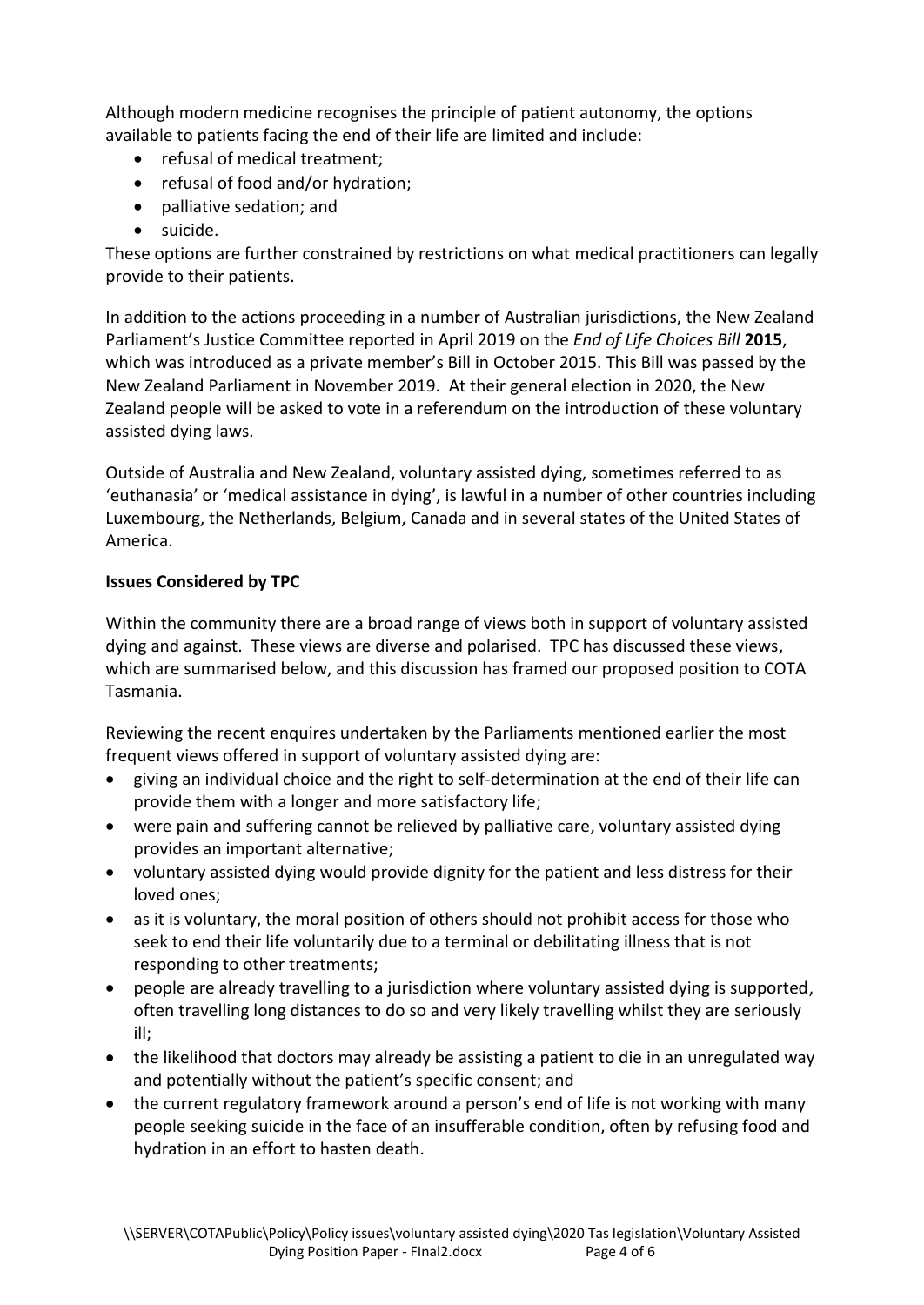There are also strongly held views opposing Bills such as the one prepared by Mr Gaffney. These opposing views include:

- the sanctity of life should be respected at all cost and voluntary assisted dying contradicts religious beliefs;
- there is a very strong risk of coercion of vulnerable people and the safeguards in the legislation are unable to ensure all assisted deaths are voluntary;
- voluntary assisted dying would lead to a slippery slope enabling expanded eligibility or non-voluntary euthanasia;
- access to effective palliative care makes the need for voluntary assisted dying obsolete;
- introducing voluntary assisted dying poses ethical problems for health professionals who may be required to assist a person to end their life; and
- voluntary assisted dying sends the wrong message to people contemplating suicide.

TPC has been very conscious of the impact of voluntary assisted dying legislation on health practitioners. While some practitioners are in support of such legislation, others are strongly opposed. Like others in the community the views of health practitioners are polarised. Arguments put by health practitioners in support of voluntary assisted dying which TPC has identified include:

- the limits of palliative and end-of-life care to address pain and suffering;
- the need for a more humane option at the end of life;
- the need for people to have choice and autonomy at the end of their lives;
- concerns about the legalities of palliative sedation and the under-treatment of patients which may hasten death; and
- the impact of pain and suffering experienced by the dying and terminally ill on their loved ones.

In contrast to these views other medical practitioners strongly hold views relating to:

- fundamental legal, philosophical and moral objections;
- the unrealised benefits of palliative care;
- concerns that access to voluntary assisted dying will interfere with doctor-patient relationships and may discourage patients from seeking medical treatment for lifeshortening illnesses;
- risks that patients may seek to access voluntary assisted dying because of fear of dying and suffering rather than actual pain and suffering;
- the potential for the scheme to be broadened in future (the slippery slope argument);
- impacts on vulnerable people and risks of schemes being abused;
- impacts on families and loved ones, and
- conflicts with messages relating to suicide prevention.

# **Assessing the Issues**

There is broad community support for voluntary assisted dying to become an option for those with a terminal illness or experiencing interminable suffering. This broad support is generally tempered by the need for strong safeguards to support people facing death from being coerced. The over-riding position is one of the scheme being voluntary and that the final decision is made while the dying person clearly has the competence to make such a decision.